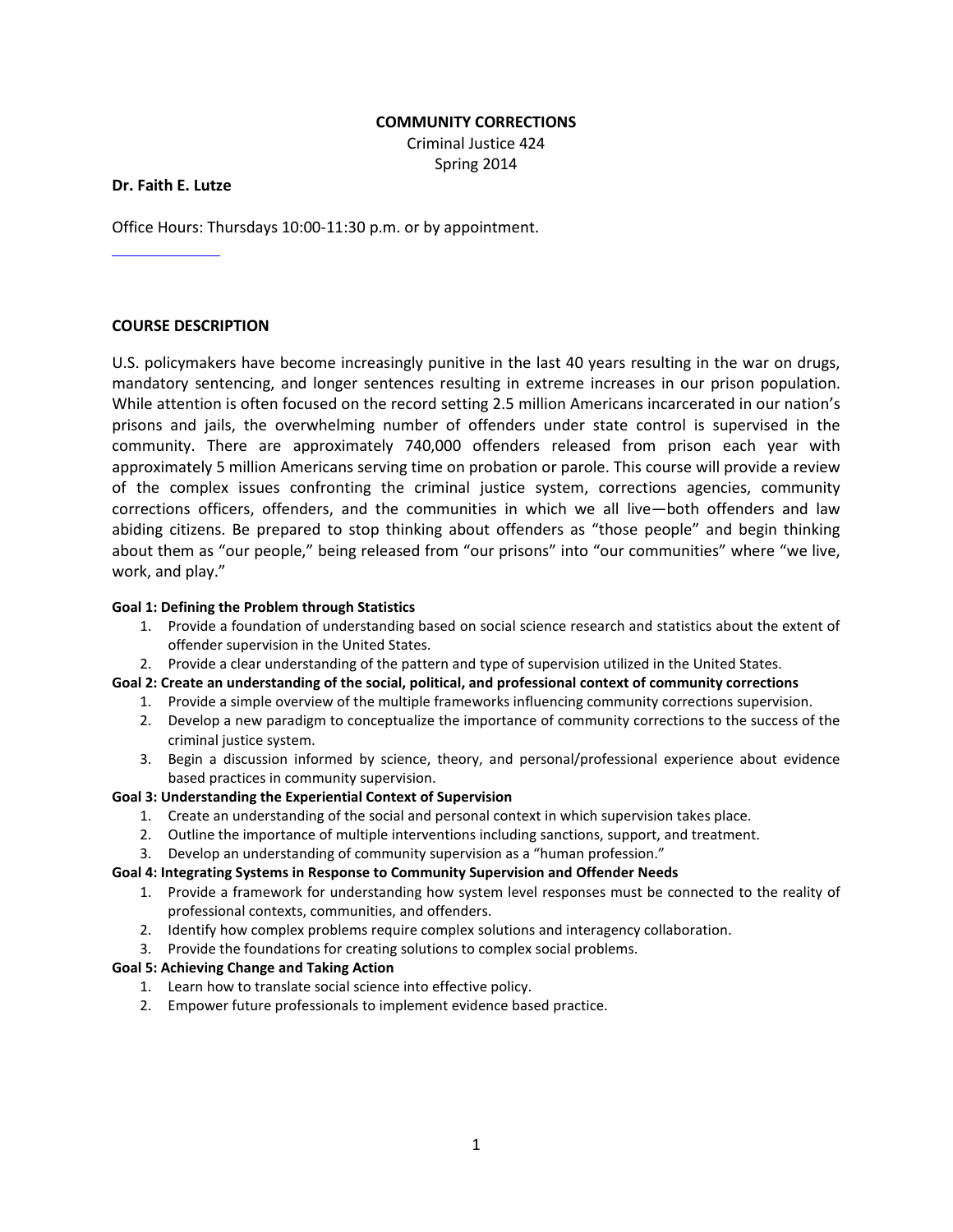### **REQUIRED READING**

Lutze, F. (2014). *The Professional Lives of Community Corrections Officers: The Invisible Side of Reentry*. Thousand Oaks, CA: Sage Publications.

See list of readings at end of syllabus. All articles are on reserve electronically for this course.

**RESERVE READINGS DIRECTIONS FOR CJ 424** GO TO THE LIBRARIES WEB PAGE:<http://www.wsulibs.wsu.edu/> CLICK ON: Search Course Reserves SEARCH BY COURSE NUMBER OF PROFESSOR: Crm J 424 OR Lutze CLICK ON: view full text (top right corner in small print) CLICK ON: electronic reserves ENTER PASSWORD: dnn4ra

### **COURSE REQUIREMENTS AND EXPECTATIONS**

#### Assignments:

3 multiple choice exams (100 points each) 1 Final paper (100 points)

You must keep a copy of all written work. You must be able to immediately produce a copy of the work any time there is a question concerning the assignment or grade. Assignments are expected to be turned in on time! Points will be deducted from papers turned in late. Late papers will not be accepted without prior approval by the instructor. Exams may not be made-up without a written excuse supported by solid evidence documenting the reason for your absence.

Grading Scale:

| A 372-400 (.93)   | B 332-343 (.83)    | C 292-303 (.73)  | D 252-263 (.63) |
|-------------------|--------------------|------------------|-----------------|
| A- 360-371 (.90)  | B-320-331 (.80)    | C- 280-291 (.70) | F 000-251       |
| $B+ 344-359(.86)$ | $C+ 304-319$ (.76) | D+ 264-279 (.66) |                 |

## **EXTRA CREDIT**

Extra credit can be used to improve a grade on any assignment in the course or to boost your overall grade for the course. Three options are available for you to earn extra credit. **You may complete up to 2 extra credit assignments**. The **ABSOLUTE DEADLINE** for extra credit assignments is **April 25, 2014.**

1) You may attend a university sponsored lecture which is directed toward building social awareness of an issue (i.e., justice, sexism, racism, social control). A 2 page (typed) reaction paper that briefly outlines the event and includes your thoughts about the material presented as it relates to this course is required to fulfill the assignment. Completion of this assignment is worth up to 5 points.

2) You may review a peer reviewed journal article that was not included in your required readings for the course. Completion of this assignment is worth up to 5 points.

3) You may review a credible web site related to corrections and relate it to course material. Completion of this assignment is worth up to 5 points.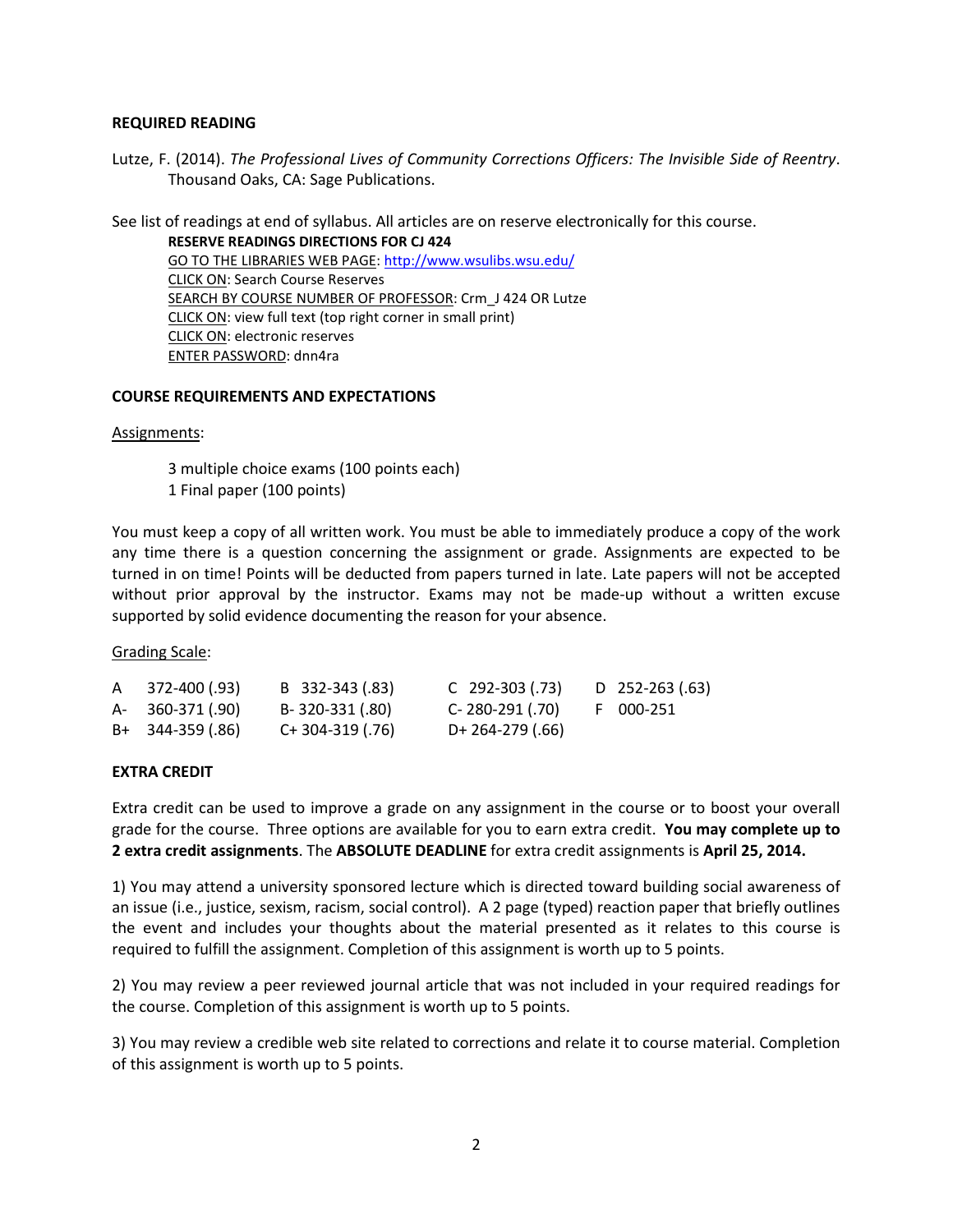# **COURSE MANAGEMENT**

# Code of Conduct

You are expected to participate in classroom activities in a professional manner. Private discussions with other students, passing notes, reading newspapers, disruptive eating, sleeping, and persistently arriving late or leaving early constitute inappropriate classroom behavior. If you demonstrate such behavior you will be verbally warned in class to cease. If you persist in disruptive or distracting behavior, formal action, in accordance with WSU policy, will be taken.

## Midterm Grade Submittal

Midterm grades will be submitted for all students by 5:00 p.m. on the Wednesday of the eighth week of the semester. Midterm grades will consist of a C or F grade only. For midterm grades, C and F are defined as follows: A C midterm grade is given to any student who is making satisfactory progress. An F midterm grade is given to any student whose progress is not acceptable and who needs to discuss his/her progress with the instructor. This assessment should not be interpreted as a formal grade, but rather as an indication of the student's progress to date. Midterm grades are advisory and do not appear on the student's permanent record, the WSU transcript.

## Academic Dishonesty and Plagiarism Policy

The WSU Statement on Academic Integrity (which includes plagiarism) reads:

*As an institution of higher education, Washington State University is committed to principles of truth and academic honesty. All members of the University community share the responsibility for maintaining and supporting these principles. When a student enrolls in Washington State University, the student assumes an obligation to pursue academic endeavors in a manner consistent with the standards of academic integrity adopted by the University. To maintain the academic integrity of the community, the University cannot tolerate acts of academic dishonesty including any forms of cheating, plagiarism, or fabrication. Washington State University reserves the right and the power to discipline or to exclude students who engage in academic dishonesty.*

Responses to cheating/ plagiarism in this course will be as follows:

 $1<sup>st</sup>$  Offense: Any assignment plagiarized will receive an "F" (0 points) and the matter referred to the Criminal Justice Director and the Office of Student Affairs. Students *will not be allowed to rewrite or resubmit a plagiarized assignment.*

 $2^{nd}$  Offense: The student will receive an "F" in the course with repeat referrals.

For clarification on what constitutes plagiarism, refer to the following websites:

- 1. <http://owl.english.purdue.edu/owl/resource/589/1/>
- 2. [www.wsulibs.wsu.edu/plagarism/main.html](http://www.wsulibs.wsu.edu/plagarism/main.html)

# Campus Safety Plan

The WSU (Pullman) campus Safety Plan can be found at [http://safetyplan.wsu.edu.](http://safetyplan.wsu.edu/) A listing of university policies and information related to campus safety, emergency management and the health and welfare of the campus community can be found a[t http://oem.wsu.edu/emergencies.](http://oem.wsu.edu/emergencies)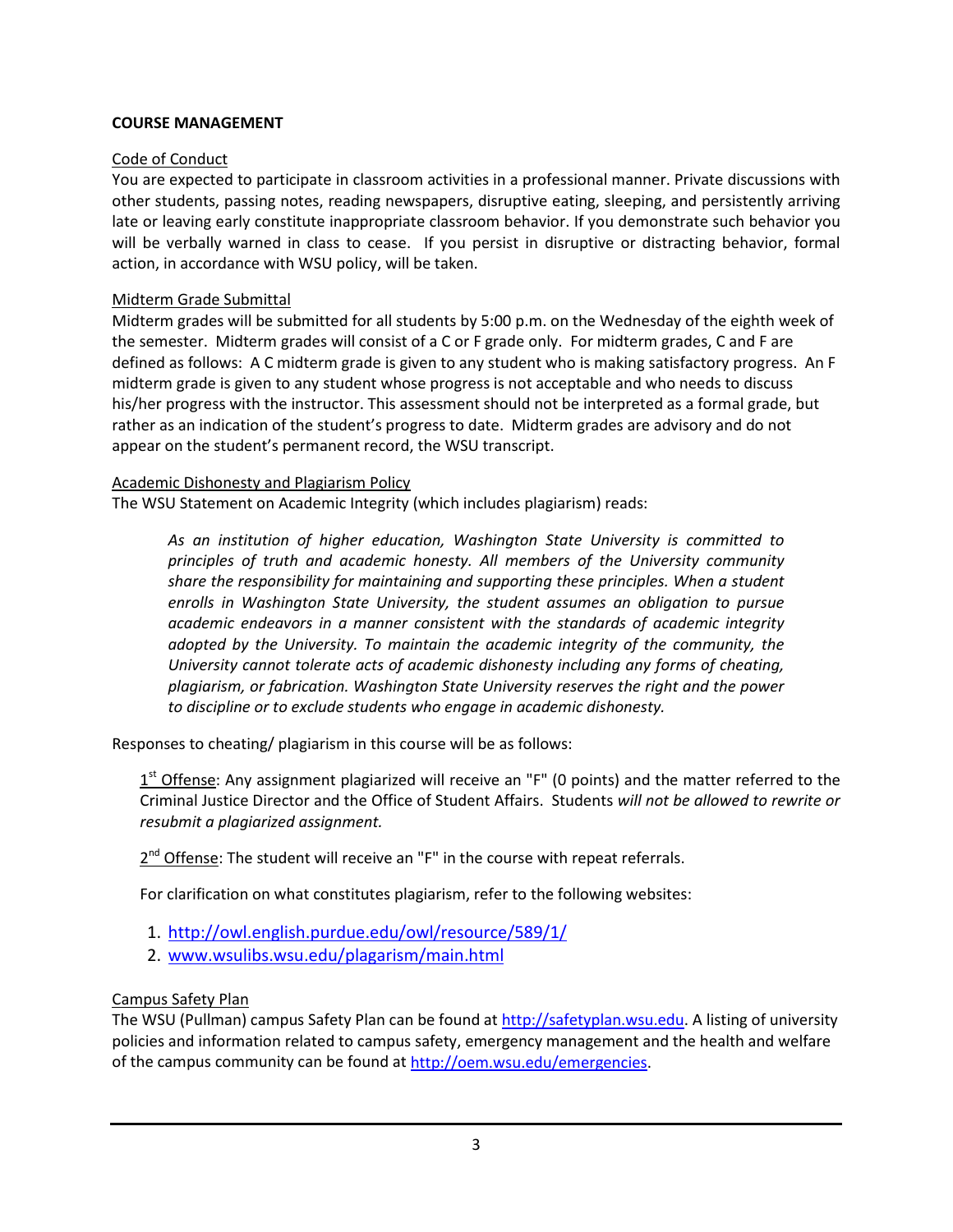### Students with Disabilities

Reasonable accommodations are available for students with a documented disability. If you have a disability and may need accommodations to fully participate in this class, please visit the Disability Resource Center (DRC). All accommodations MUST be approved through the DRC (Admin Annex Bldg, Room 205). Please stop by or call 509-335-3417 to make an appointment with a disability specialist.

If you have questions, please contact Rosie Pavlov at [pavlovr@wsu.edu](mailto:pavlovr@wsu.edu) or 335-3417. Additional information is available on the DRC website i[s www.drc.wsu.edu.](http://www.drc.wsu.edu/)

### **COURSE OUTLINE NEXT PAGE**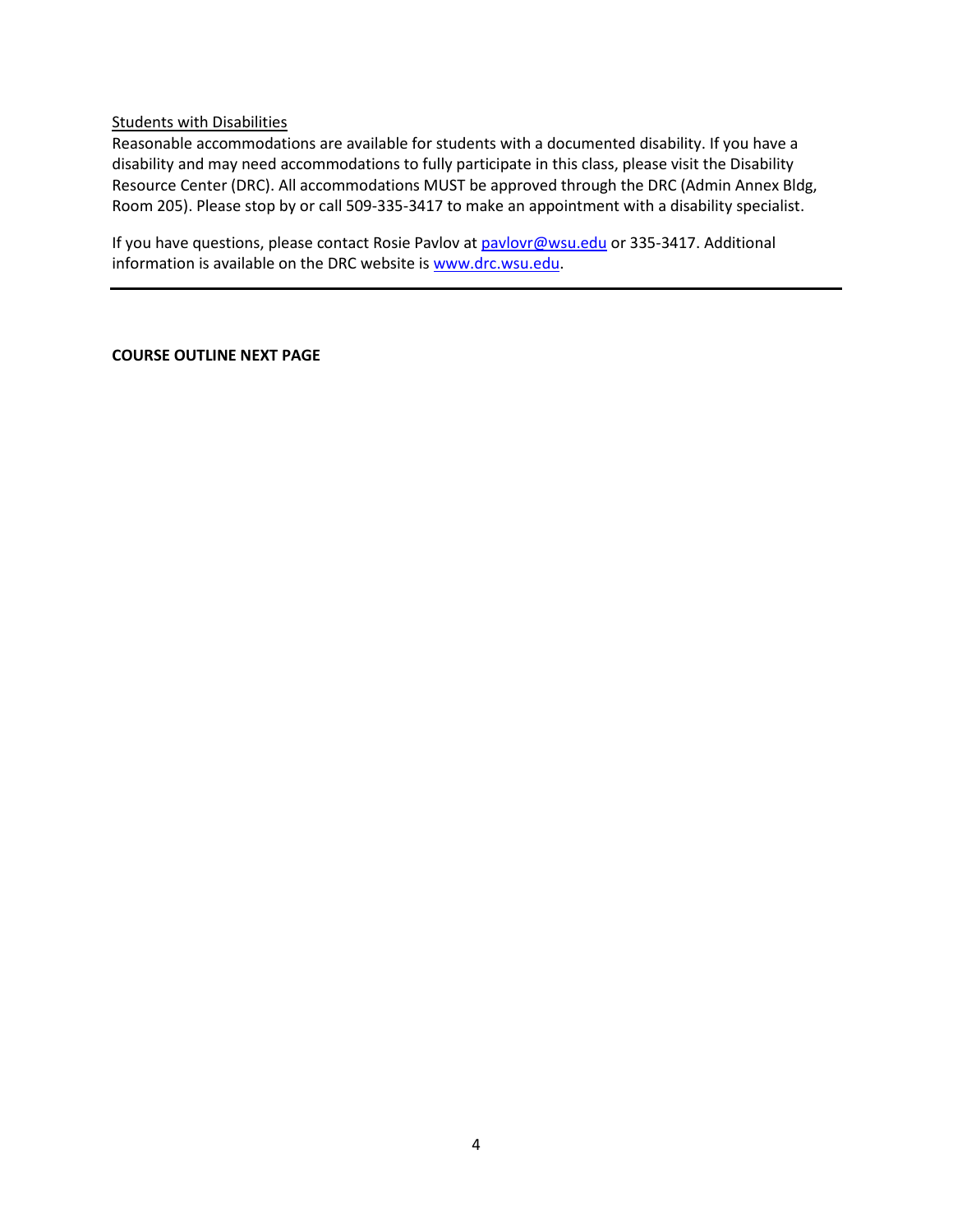# **COURSE OUTLINE**

| <b>Date</b>    | <b>Topic</b>                                           | <b>Assignment</b>                           |
|----------------|--------------------------------------------------------|---------------------------------------------|
| Jan. 14        | Introduction                                           |                                             |
| Jan. 16        | Defining the Problem Through Statistics                | WA DOC 2009; PEW 2012;                      |
| Jan. 21        | Continued                                              | Subramanian: Vera 2012                      |
| Jan. 23        | History of Probation and Parole                        | Lutze: Preface and Chap 1                   |
| Jan. 28        | Continued                                              | Travis 2010                                 |
| Jan. 30        | Roles of Probation and Parole Officers                 | Lutze Chap 2; Whetzel 2011;                 |
| Feb. 04        | Process of Change: Building Relationships w/ Offenders | Ireland 2008;                               |
| Feb. 06        | Process of Change: Working with the Community          | Lutze Chap 3; Lutze & Kigerl<br>2013        |
| Feb. 11        | How We Hinder: System Sabotage                         | Lutze Chap 4                                |
| Feb. 13        | How We Hinder: Community Challenges                    | Gunnison 2011; Helfgott 1997;<br>Roman 2006 |
| <b>Feb. 18</b> | <b>EXAM1</b>                                           | <b>EXAM</b>                                 |
| Feb. 20        | ACJS NO CLASS: Reforms: Political and Practical        | Lutze, et al., 2012                         |
| Feb. 25        | What Works in Community Corrections:                   | Lipsey 2007; Lutze & Schaefer,              |
|                | <b>Cognitive Behavioral Treatment</b>                  | 2013; Drake 2011;                           |
| Feb. 27        | NO CLASS (Globalization Conference)                    | Lutze Chapter 5; Lee 2012;<br>Latessa 2010  |
| March 04       | <b>What Works: Social Support</b>                      | Lutze in press (homelessness)               |
| March 06       | Continued                                              |                                             |
| March 11       | What Works: Collaboration, maybe                       | Fletcher 2009; Nissen 2010;                 |
| March 13       | Continued                                              | Lattimore 2005; Lutze Chap 6                |
| March 18       | Spring Break $\odot$ !                                 |                                             |
| March 20       | Spring Break ©!                                        |                                             |
| March 25       | <b>EXAM2</b>                                           | <b>EXAM</b>                                 |
| March 27       | <b>Police-Corrections Partnerships</b>                 | Drapela, 2009; Murphy 2009                  |
| April 01       | Continued                                              | Alarid, 2011; Janetta 2011                  |
| April 03       | Re-entry Courts/Drug Courts                            | Hamilton 2011; Lutze 2007;                  |
|                |                                                        | Lutze, forthcoming (Drug ct.)               |
| April 08       | Continued                                              |                                             |
| April 10       | Special Populations in Community Corrections           | Franklin 2007                               |
| April 15       | Continued                                              |                                             |
| April 17       | <b>Final Assignment Due</b>                            | <b>FINAL PAPER DUE</b>                      |
| April 22       | Swift and Certain                                      | APPA (no date); WA DOC 2012                 |
| April 24       | The Future: Boundary Spanners                          | Lutze Chap 7                                |
| April 29       | Continued                                              |                                             |
| May 01         | Conclusion                                             |                                             |
| <b>MAY 05</b>  | EXAM 3: MONDAY 8:00-10:00 A.M.                         | <b>EXAM</b>                                 |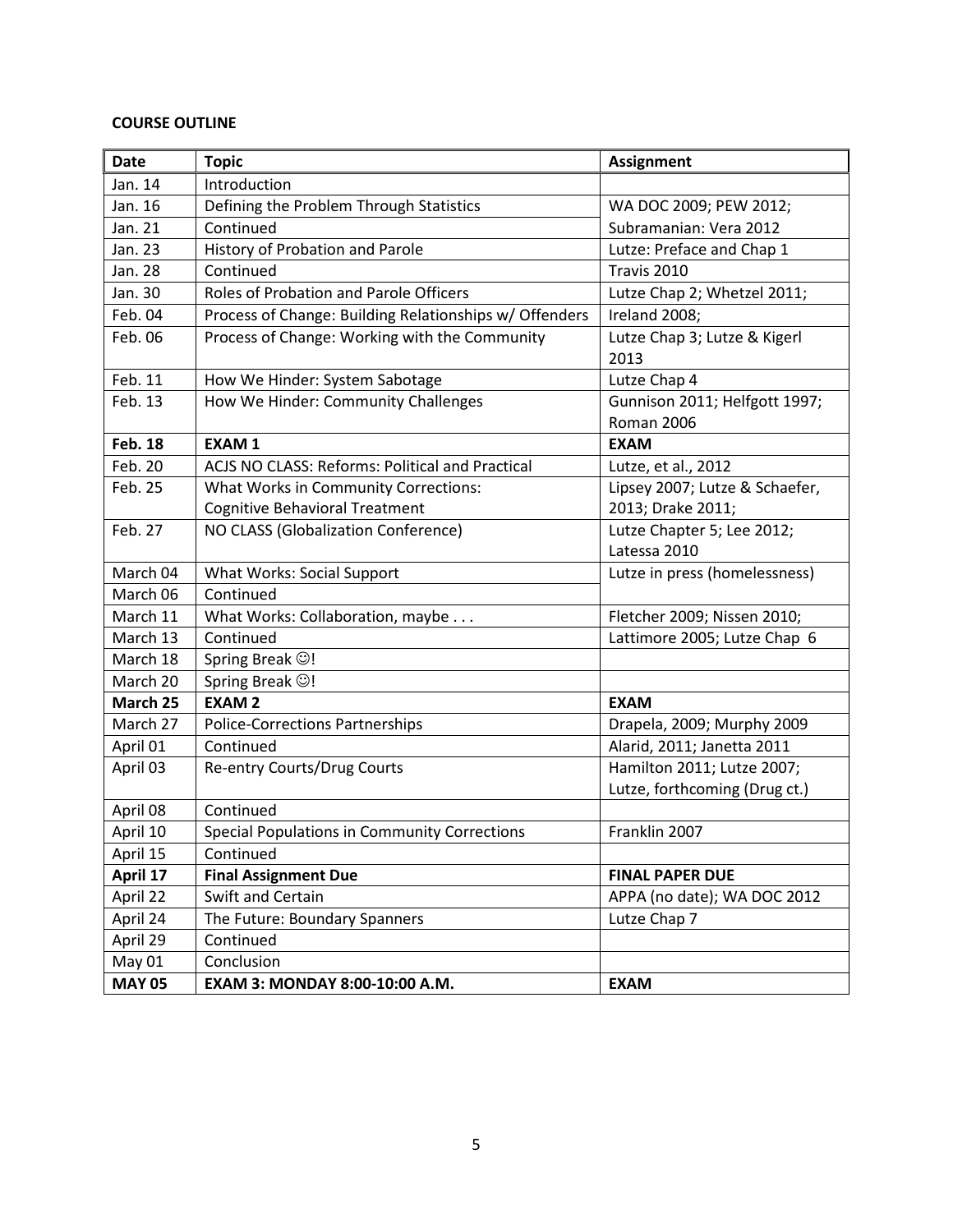# **FINAL ASSIGNMENT: FROM RESEARCH TO POLICY TO PRACTICE**

The purpose of this assignment is to connect your education and expertise as a social scientist in criminal justice to informing policy and practice in the future. The goal is to inspire you to become a proactive professional capable of interpreting research, developing policy, and influencing the implementation of evidence based practice. Experts in criminal justice whether researchers, policy makers, or practitioners, continue to learn over time and build their knowledge base.

Assignment: You are asked by your boss to investigate a new approach to supervision. S/he wants a 5 page summary outlining the necessary elements of such a program and recommendations about what types of education/training would be necessary to begin preparing staff for the change. You are expected to combine the following elements (see list below) to inform your policy recommendations. You may choose any topic as long as it is within the domain of community corrections.

## Elements:

- Three peer reviewed journal articles
- One policy report from a reputable source (see Pew, Vera, APPA, NIJ, etc.)
- Minimum of 5 credit hours of continuing education (details will be given in class—may include minimal costs)
- Two sources from class readings

# Requirements:

- 5 pages of program summary and recommendations, double spaced, typed paper
- Cover page with a meaningful title (no page number)
- Reference page listing all sources of information
- Hyper-links to the on-line continuing education courses
- Staple top left corner, number pages, no folders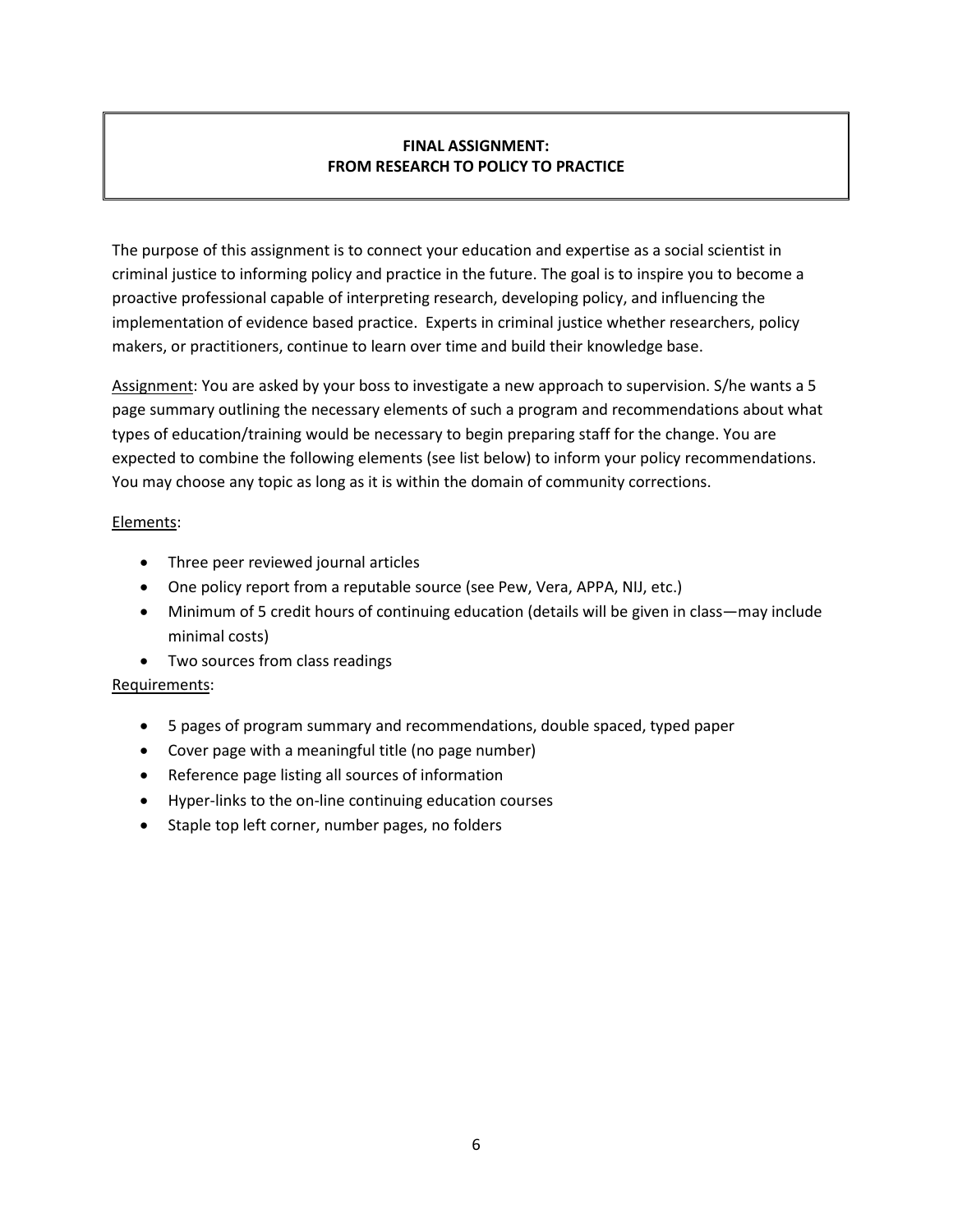#### **Bibliography**

- Alarid, L. F., Sims, B. A., & Ruiz, J. (2011). Juvenile probation and police partnerships as loosly coupled systems: A qualitative analysis. *Yourth Violence and Juvenile Justice, 9*(1), 79-95.
- American Probation and Parole Association. (unknown). *Effective responses to offender behavior: Lessons learned for probation and parole supervision.* Lexington.
- Drake, E. K. (2011). *"What works" in community supervision: Interim report.* Olympia: Washington State Institute for Public Policy.
- Drapela, L. A., & Lutze, F. E. (2009). Innovation in Community Corrections and Probabtion Officers' Fears of Being Sued: Implementing Neighborhood-Based Supervision in Spokane, Washington. *Journal of Contemporary Criminal Justice, 25*(1), 364-383.
- Franklin, C., & Lutze, F. (2007). Home confinement and intensive supervision as unsafe havens: The unintended consequences for women. In R. Muraskin, *It's a Crime: Women and Justice* (4th ed.). Prentice Hall.
- Gunnison, E., & Helfgott, J. B. (2011). Factors that hinder offender reentry success: A view from community corrections officers. *International Journal of Offender Therapy and Comparative Criminology, 55*(2), 287-304.
- Hamilton, Z. K. (2011). Adapting to bad news: Lessons from the Harlem Parole Reentry Court. *Journal of Offender Rehabilitation, 50*, 385-410.
- Helfgott, J. B. (1997). Ex-offener need versus community opportunity in Seattle, Washington. *Federal Probation, 61*(2).
- Ireland, C., & Berg, B. (2008). Women in parole: Respect and rapport. *International Journal of Offender Therapy and Comparative Criminology, 52*(4), 474-491.
- Janetta, J., & Lachman, P. (2011). *Promoting partnerships between police and community supervision agencies: How coordination can reduce crime and increase public safety.* Community Oriented Police Services (COPS) Office. Washington, D.C.: U.S. Department of Justice.
- Latessa, E. J., & Lovins, B. (2010). The role of offender risk assessment: A policy maker guide. *Victims & Offenders, 5*(3), 203-219.
- Lattimore, P. K., Visher, C. A., Winterfield, L., Lindquist, C., & Brumbaugh, S. (2005). Implementation of prisoner reentry programs: Findings from the Serious and Violent Offender Reentry Initiative multi-site evaluation. *Justice Research and Policy, 7*(2), 87-109.
- Lee, S., Aos, S., Drake, E., Pennucci, A., Miller, M., & Anderson, L. (2012). *Return on investment: Evidence-based options to improve statewide outcomes.* Olympia: Washington State Institute for Public Policy.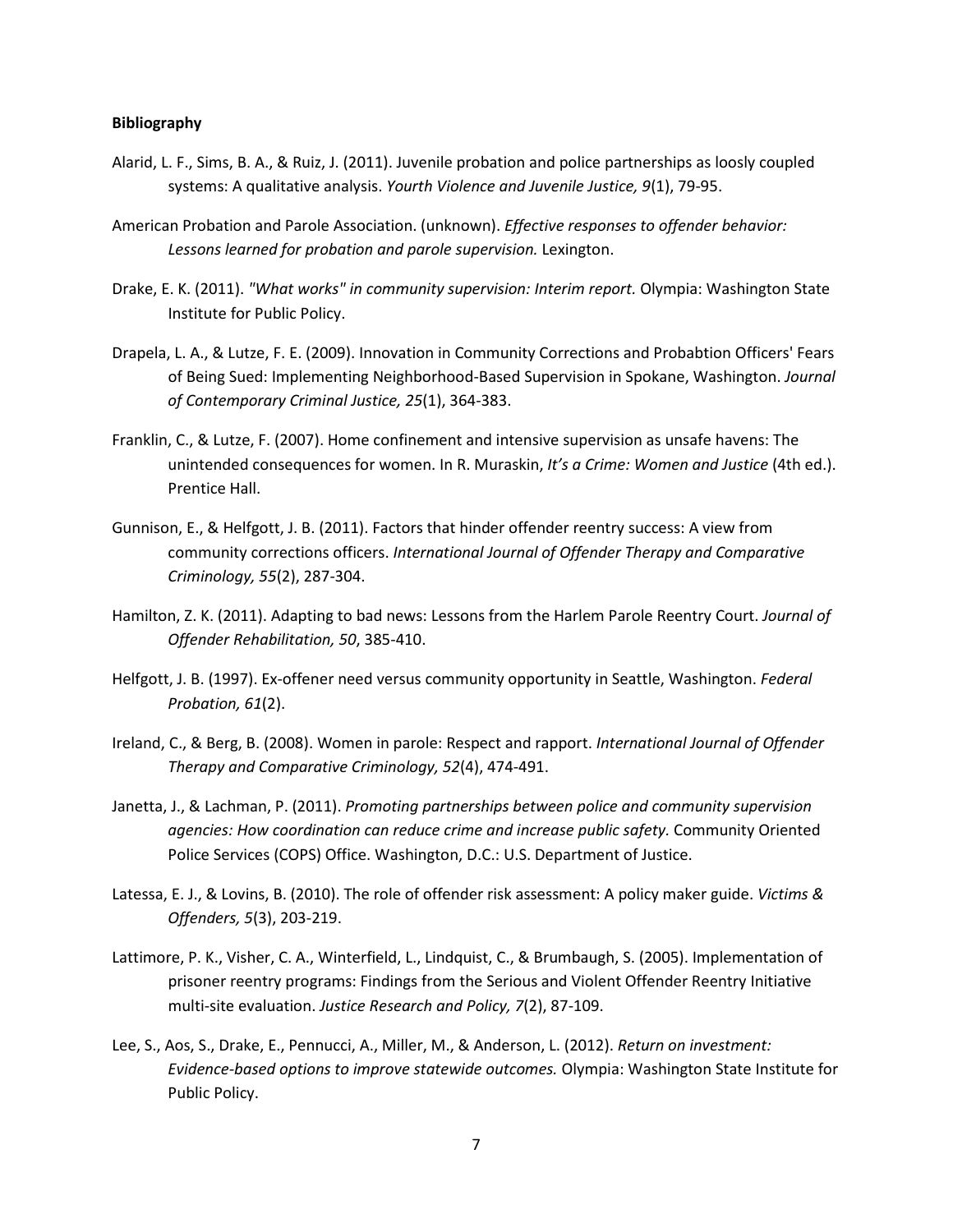- Lipsey, M. W., & Cullen, F. T. (2007). The effectiveness of correctional rehabilitation: A review of systematic reviews. *Annual Review of Law and Society, 3*, 297-320.
- Lutze, F. E., & Kigerl, A. (2013). The psychology of reentry. In J. Helfgott, *Criminal Psychology* (Vols. 1-4). Westport, CT: Praeger Publishers.
- Lutze, F. E., & Schaffer, R. (2014). Rehabilitation and Reentry: Achieving Successful Outcomes in Challenging Circumstances. In S. Mallicoat, & C. Gardiner, *Criminal Justice Policy in Action.* Thousand Oaks, CA: Sage Publications.
- Lutze, F. E., & van Wormer, J. (2007). The nexus between drug and alcohol treatment program integrity and drug court effectiveness: Policy recommendations for pursuing success. *Criminal Justice Policy Review, 18*(3), 226-245.
- Lutze, F. E., Rosky, J., & Hamilton, Z. (2014). Homelessness and Reentry: A Multisite Outcome Evaluation of Washington State's Reentry Housing Program for High Risk Offenders. *Criminal Justice and Behavior*.
- Lutze, F., & van Wormer, J. (forthcoming). The reality of practicing the ten key components in adult drug court. *Journal of Offender Rehabilitation*.
- Lutze, F., Johnson, W., Clear, T., Latessa, E., & Slate, R. (2012). The future of community corrections is now: Stop dreaming and take action. *Journal of Contemporary Criminal Justice, 28*(1), 42-49.
- Murphy, D., & Lutze, F. (2009). Police-probation partnerships: professional identity and the sharing of coercive power. *Journal of Criminal Justice, 37*, 65-76.
- Nissen, L. B. (2010). Boundary spanners revisited: A qualitative inquiry into cross-system reform through the experience of youth service professionals. *Qualitative Social Work, 9*(3), 365-384.
- Roman, C. G., & Travis, J. (2006). Where will I sleep tomorrow? Housing, homelessness, and the returning prisoner. *Housing Policy Debate, 17*(2), 389-418.
- Subramanian, R., & Tublitz, R. (2012). *Realigning justice resources: A review of population and spending shifts in prison and community corrections.* New York: Vera Institute of Justice.
- The Pew Center on the States. (2009). *One in 31: The Long Reach of American Corrections.* Washington, DC: The Pew Charitable Trusts.
- Travis, L. F., & Stacey, J. (2010). A half century of parole rules: Conditions of parole in the United States, 2008. *Journal of Criminal Justice, 38*, 604-608.
- van Wormer, J., & Lutze, F. E. (forthcoming). The great and powerful drug court team: A look behind the curtain. In D. Shaffer, *Drug Courts in America.*
- Washington State Department of Corrections. (2009). *Going Home: Accomplishments in Public Safety.* Tumwater, WA: Washington State Department of Corrections.